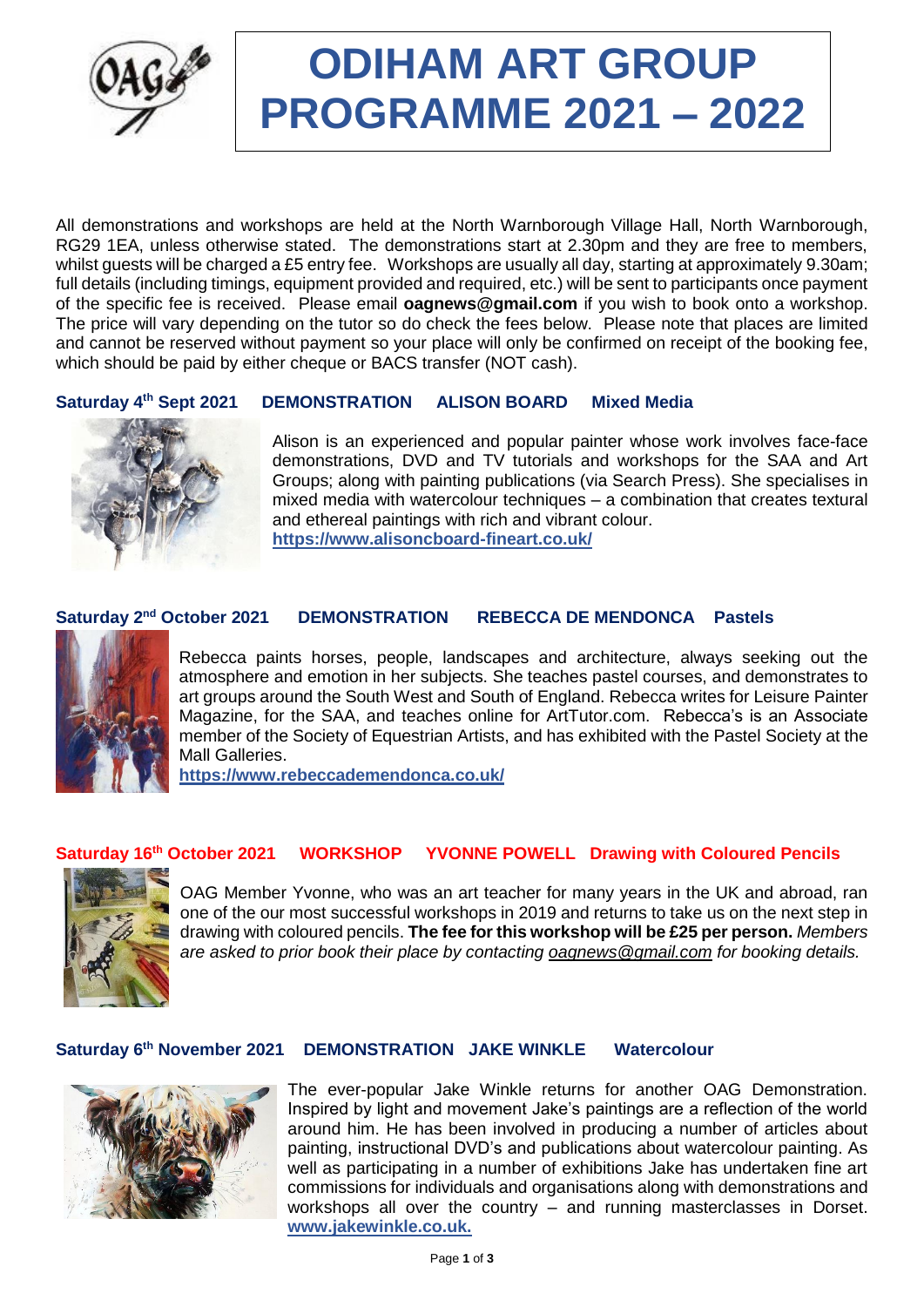

## **ODIHAM ART GROUP PROGRAMME 2021 – 2022**

#### **Saturday 4 DEMONSTRATION SUSAN NEALE Pen & Ink & Wash**



Susan was born in London and received her art training in Brighton and London where she graduated with a BA. Hons in Illustration. She was a commercial artist for over 20 years specialising in book and magazine work and later taught art and design. She has had two 'one man' shows and teaches and demonstrates for art societies and clubs all over the country and abroad. Her work is in private collections in the UK and abroad, including commissioned portraits for Queen Mary University and The Reform Club in London.

### Saturday 8<sup>th</sup> January 2022



## **DEMONSTRATION ADEBANJI ALADE Acrylics**

Adebanji is well known for his work on TV, particularly the One Show where he is a regular contributor. He is also an experienced art teacher and Vice-President of the Royal Institute of Oil Painters – and he has published a very successful book on sketching via Search Press. His work is all about people and places and he strives to bring the force and power of the sketch into every piece he embarks on. He is a strong believer in sketching and believes everything in art starts with a sketch.

**http://www.adebanjialade.co.uk/**

#### Saturday 15<sup>th</sup> Jan 2022 **the VORKSHOP TREVOR WAUGH Oils (Subject TBC)**



The return of the well-known artist – and after two tries last year when lockdowns defeated us we are lucky enough to have Trevor back to run a workshop on oil painting. **The fee for this workshop will be £35***. Members are asked to prior book their place by contacting [oagnews@gmail.com](mailto:oagnews@gmail.com) for booking details.* **<https://www.trevorwaugh.com/>**

## **Saturday 5 th February 2022 DEMONSTRATION MELANIE CAMBRIDGE Oil Painting**



Melanie is a well-known artist and tutor who specialises in oil paintings which are inspired by the light, colour and atmosphere of the sea/coastline and countryside of England. Apart from her individual painting work Melanie also teaches via Zoom sessions. Workshops, Outdoor Painting Days and 3-5 Day Courses. She is represented by the Wey Gallery in Godalming and Paolo Francis Gallery in South Croydon.

**https://melaniecambridge-fine-art.co.uk/**